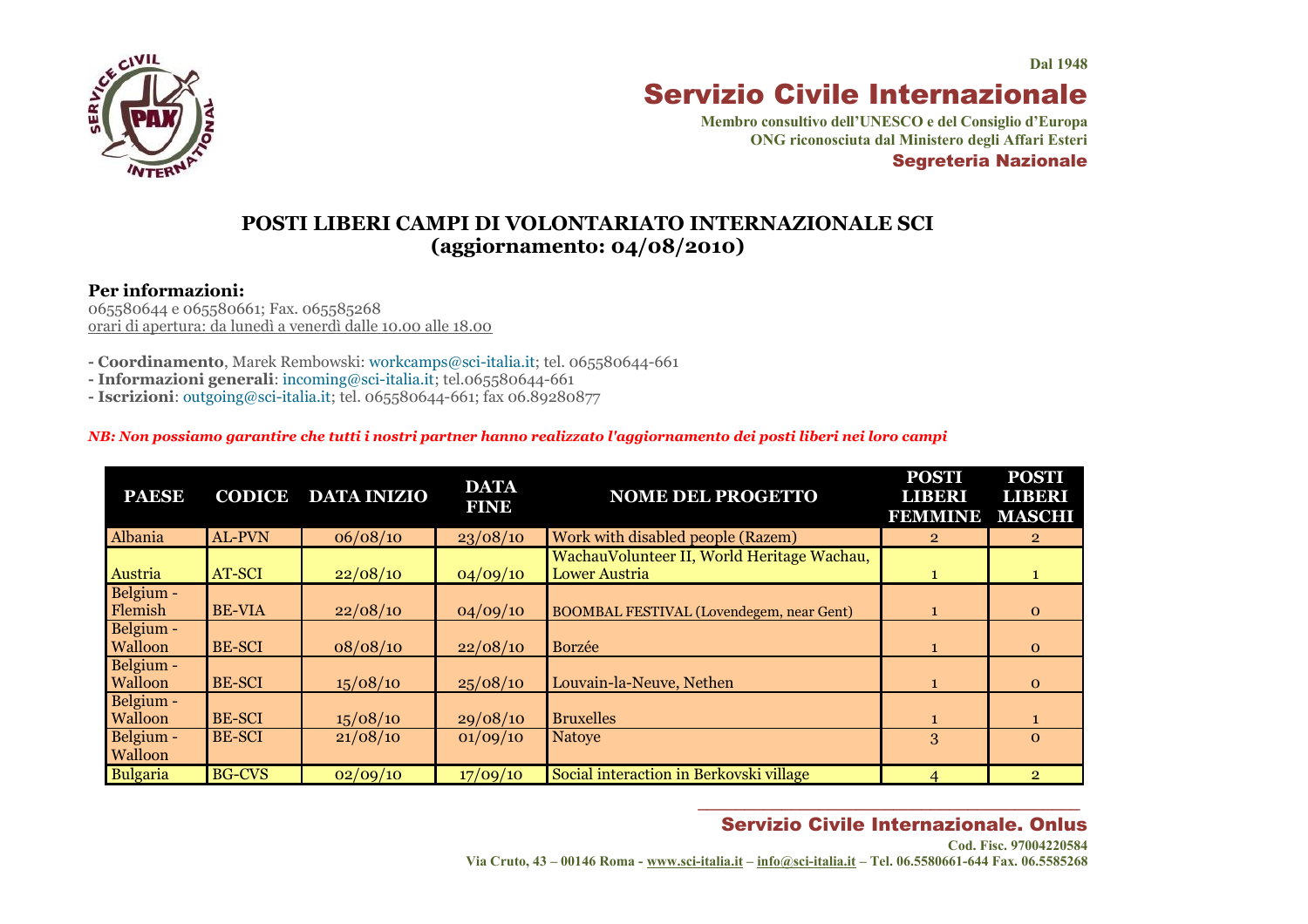

**Membro consultivo dell'UNESCO e del Consiglio d'Europa ONG riconosciuta dal Ministero degli Affari Esteri** Segreteria Nazionale

| Croatia           | HR-VCZ        | 08/08/10 | 22/08/10 | Hand by Hand 2010, Slatina                           | $\mathbf{1}$    | $\mathbf{1}$   |
|-------------------|---------------|----------|----------|------------------------------------------------------|-----------------|----------------|
| Croatia           | HR-VCZ        | 11/09/10 | 23/09/10 | Peace as boomerang - Zagreb 2010                     | 3               | $\mathbf{O}$   |
| Czech<br>Republic | <b>CZ-INE</b> | 14/08/10 | 28/08/10 | Protect the unique cultural landscape in Palava      | $\mathbf{1}$    | $\mathbf{1}$   |
| Czech<br>Republic | <b>CZ-DUH</b> | 15/08/10 | 28/08/10 | <b>EXPEDICE NATURA (Brusov)</b>                      | 3               | $\overline{2}$ |
| Czech<br>Republic | <b>CZ-INE</b> | 17/08/10 | 07/09/10 | Conserve the remains of castle Cimburk II            | $\overline{2}$  | 3              |
| Czech<br>Republic | <b>CZ-INE</b> | 22/08/10 | 10/09/10 | <b>Back to nature</b>                                | $\mathbf{1}$    | $\mathbf{1}$   |
| Czech<br>Republic | <b>CZ-INE</b> | 23/08/10 | 10/09/10 | <b>Camphill Community II</b>                         | $\mathbf{1}$    | $\mathbf{1}$   |
| Czech<br>Republic | <b>CZ-INE</b> | 12/09/10 | 25/09/10 | <b>New Virgin Forest</b>                             | $\overline{3}$  | $\mathbf{1}$   |
| Czech<br>Republic | <b>CZ-INE</b> | 01/10/10 | 18/10/10 | Harvest season in Kostelecke Horky                   | $5\overline{)}$ | $\overline{2}$ |
| France            | FR-SCI        | 13/08/10 | 31/08/10 | <b>PLANETE LILAS 3</b>                               | $\mathbf{1}$    | $\mathbf{1}$   |
| France            | FR-SCI        | 16/08/10 | 31/08/10 | <b>CHATEAU DE MOYEN</b>                              | $\mathbf{1}$    | $\overline{O}$ |
| Germany           | DE-SCI        | 07/08/10 | 27/08/10 | Gluecksburg (Schleswig-Holstein, near<br>Flensburg)  | $\overline{2}$  | $\overline{2}$ |
| Germany           | DE-SCI        | 07/08/10 | 28/08/10 | Jaenkendorf (Saxony, about 70 km east of<br>Dresden) | $\overline{3}$  | $\mathbf{1}$   |
| Germany           | DE-SCI        | 08/08/10 | 28/08/10 | <b>Telgte (near Muenster)</b>                        | $\overline{2}$  | $\overline{2}$ |
| Germany           | DE-VJF        | 10/08/10 | 24/08/10 | <b>Bad Lobenstein</b>                                | 3               | $\mathbf{O}$   |
| Germany           | DE-VJF        | 13/08/10 | 27/08/10 | <b>KiEZ Hoelzerner See</b>                           | $\mathbf 1$     | $\mathbf{o}$   |
| Germany           | DE-SCI        | 14/08/10 | 04/09/10 | Kaufungen (near Kassel)                              | $\mathbf{1}$    | $\mathbf{1}$   |
| Germany           | DE-SCI        | 14/08/10 | 09/09/10 | Wustrow / Wendland (ca. 100 km south of<br>Hamburg)  | $\mathbf{1}$    | $\mathbf{1}$   |
| Germany           | DE-SCI        | 14/08/10 | 28/08/10 | Tonndorf (20 km from Weimar and Erfurt)              | $\mathbf{1}$    | $\mathbf{1}$   |
| Germany           | DE-VJF        | 16/08/10 | 29/08/10 | <b>Castle Dreiluetzow</b>                            | $\mathbf{1}$    | $\overline{O}$ |
| Germany           | DE-VJF        | 16/08/10 | 27/08/10 | <b>Gut Kemlitz</b>                                   | $\mathbf{1}$    | $\mathbf{O}$   |

#### *\_\_\_\_\_\_\_\_\_\_\_\_\_\_\_\_\_\_\_\_\_\_\_\_\_\_\_\_\_\_\_\_\_\_\_\_\_\_\_\_\_*  Servizio Civile Internazionale. Onlus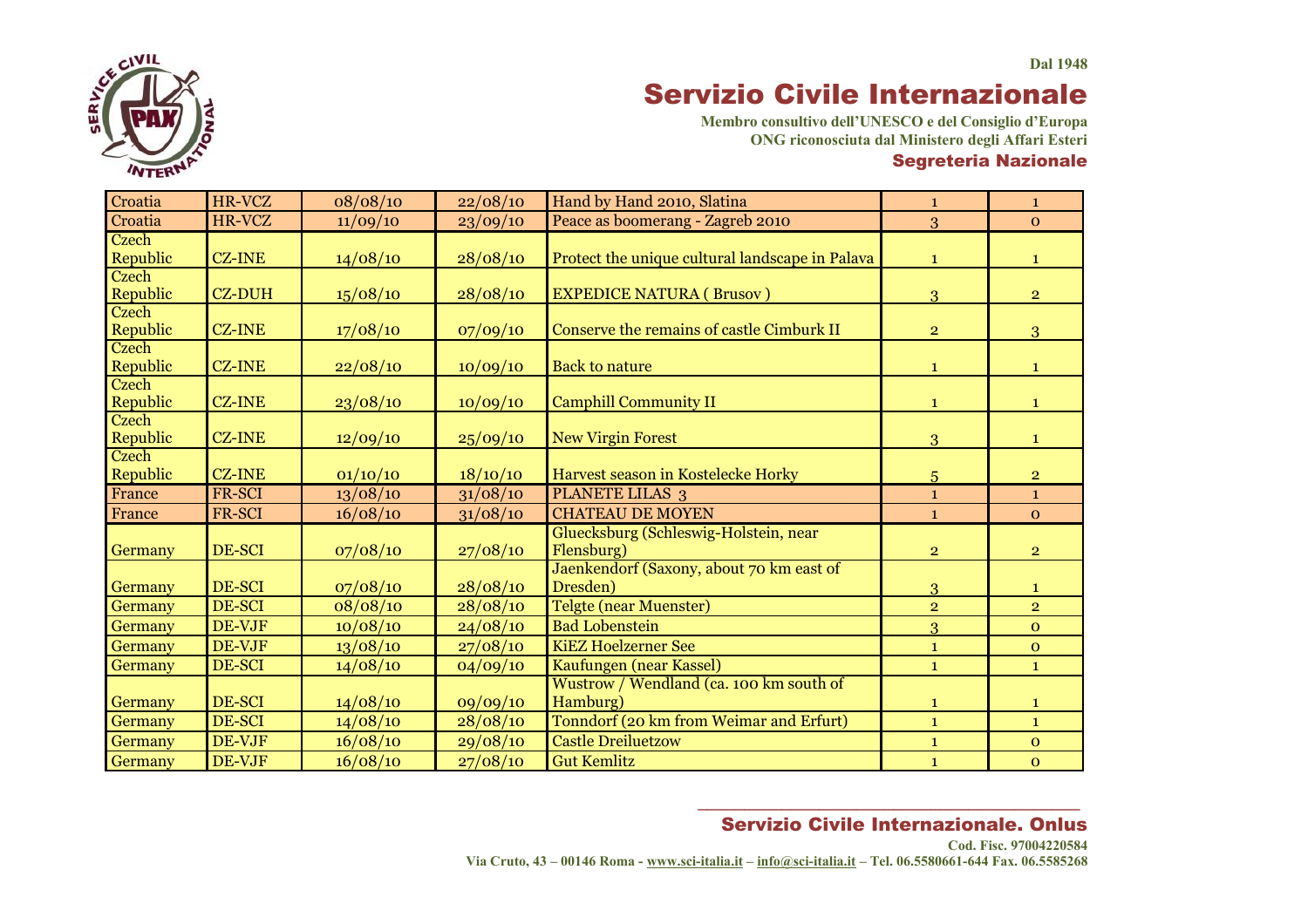

**Membro consultivo dell'UNESCO e del Consiglio d'Europa ONG riconosciuta dal Ministero degli Affari Esteri** Segreteria Nazionale

| Germany              | DE-SCI        | 16/08/10 | 29/08/10 | Biesenthal (in Brandenburg)                             | $\overline{4}$ | $\mathbf{1}$   |
|----------------------|---------------|----------|----------|---------------------------------------------------------|----------------|----------------|
| Germany              | DE-VJF        | 16/08/10 | 03/09/10 | Atomino Art Festival - build it with us!                | 5              | 5              |
| Germany              | DE-VJF        | 18/08/10 | 01/09/10 | Hirschberg                                              | $\mathbf{1}$   | $\overline{O}$ |
| Germany              | DE-SCI        | 21/08/10 | 11/09/10 | Rutenberg (near Fuerstenberg, Brandenburg)              | $\mathbf{1}$   | $\overline{O}$ |
| Germany              | DE-SCI        | 22/08/10 | 05/09/10 | Bernkastel-Kues II (about 40 km east of Trier)          | $\mathbf{1}$   | $\mathbf{1}$   |
| Germany              | DE-VJF        | 23/08/10 | 05/09/10 | Liepnitzseeinsel 3                                      | $\mathbf{1}$   | $\overline{O}$ |
| Germany              | DE-VJF        | 23/08/10 | 05/09/10 | <b>Wooster Teerofen</b>                                 | $\overline{3}$ | $\overline{O}$ |
| Germany              | DE-VJF        | 30/08/10 | 11/09/10 | Lauenstein                                              | $\overline{2}$ | $\overline{O}$ |
| Germany              | DE-SCI        | 02/09/10 | 01/10/10 | Koeln (One World - One Climate; Incoming<br>Programme)  | 8              | 7              |
| Germany              | DE-VJF        | 06/09/10 | 20/09/10 | <b>Island "Ruegen" Summer</b>                           | $\overline{4}$ | $\Omega$       |
| Germany              | DE-SCI        | 11/09/10 | 26/09/10 | Tuebingen (about 50 km south of Stuttgart)              | $\mathbf{1}$   | $\overline{O}$ |
|                      |               |          |          | Environmental Arts I, Gowanbank (West                   |                |                |
| Great Britain        | UK-IVS        | 15/08/10 | 29/08/10 | Lothian)                                                | 3              | 3              |
| <b>Great Britain</b> | UK-IVS        | 15/08/10 | 29/08/10 | Rubha Phoil Forest Garden (Isle of Skye)                | $\overline{4}$ | $\overline{4}$ |
| Great Britain        | <b>UK-IVS</b> | 25/09/10 | 09/10/10 | Leckmelm (Ullapool)                                     | $\overline{4}$ | $\overline{4}$ |
| Hungary              | <b>HU-SCI</b> | 16/08/10 | 29/08/10 | <b>Batonyterenye</b>                                    | $\mathbf{1}$   | $\overline{O}$ |
|                      |               |          |          | The Best of Both Worlds: Reykjavík and the              |                |                |
| Iceland              | <b>IS-SEE</b> | 10/08/10 | 24/08/10 | Wetlands!                                               | 3              | 1              |
| Iceland              | IS-WF         | 16/08/10 | 30/08/10 | Hveragerði - health and environment                     | $\mathbf{1}$   | $\mathbf{1}$   |
| Iceland              | IS-WF         | 16/08/10 | 31/08/10 | Sólheimar eco village                                   | $\overline{4}$ | $\overline{4}$ |
| Iceland              | IS-WF         | 16/08/10 | 29/08/10 | The villages in the Western fjords of Iceland           | $\overline{5}$ | 7              |
| Iceland              | <b>IS-SEE</b> | 17/08/10 | 30/08/10 | Alviðra - Environmental Education Centre                | $\mathbf{1}$   | $\overline{O}$ |
| Iceland              | <b>IS-SEE</b> | 18/08/10 | 01/09/10 | Forests at the foot of the 'Icelandic Alps'             | 3              | $\mathbf{O}$   |
| Iceland              | IS-WF         | 18/08/10 | 01/09/10 | The community of the eastern fjords                     | $\overline{2}$ | $\overline{2}$ |
| Iceland              | <b>IS-SEE</b> | 20/08/10 | 03/09/10 | The highlands of Iceland - The famous Kjölur<br>road(2) | $\mathbf{o}$   | $\mathbf{1}$   |
| <b>Iceland</b>       | <b>IS-SEE</b> | 21/08/10 | 04/09/10 | <b>Sustainability in Action</b>                         | 3              | 5              |
| Iceland              | <b>IS-SEE</b> | 22/08/10 | 04/09/10 | Reykjavík & Reynisvatn - Crafts of the Vikings<br>(4)   | $\overline{3}$ | $\overline{2}$ |
| Iceland              | IS-WF         | 22/08/10 | 05/09/10 | Fjardabyggd                                             | $\mathbf{1}$   | $\mathbf{1}$   |
|                      |               |          |          |                                                         |                |                |

### Servizio Civile Internazionale. Onlus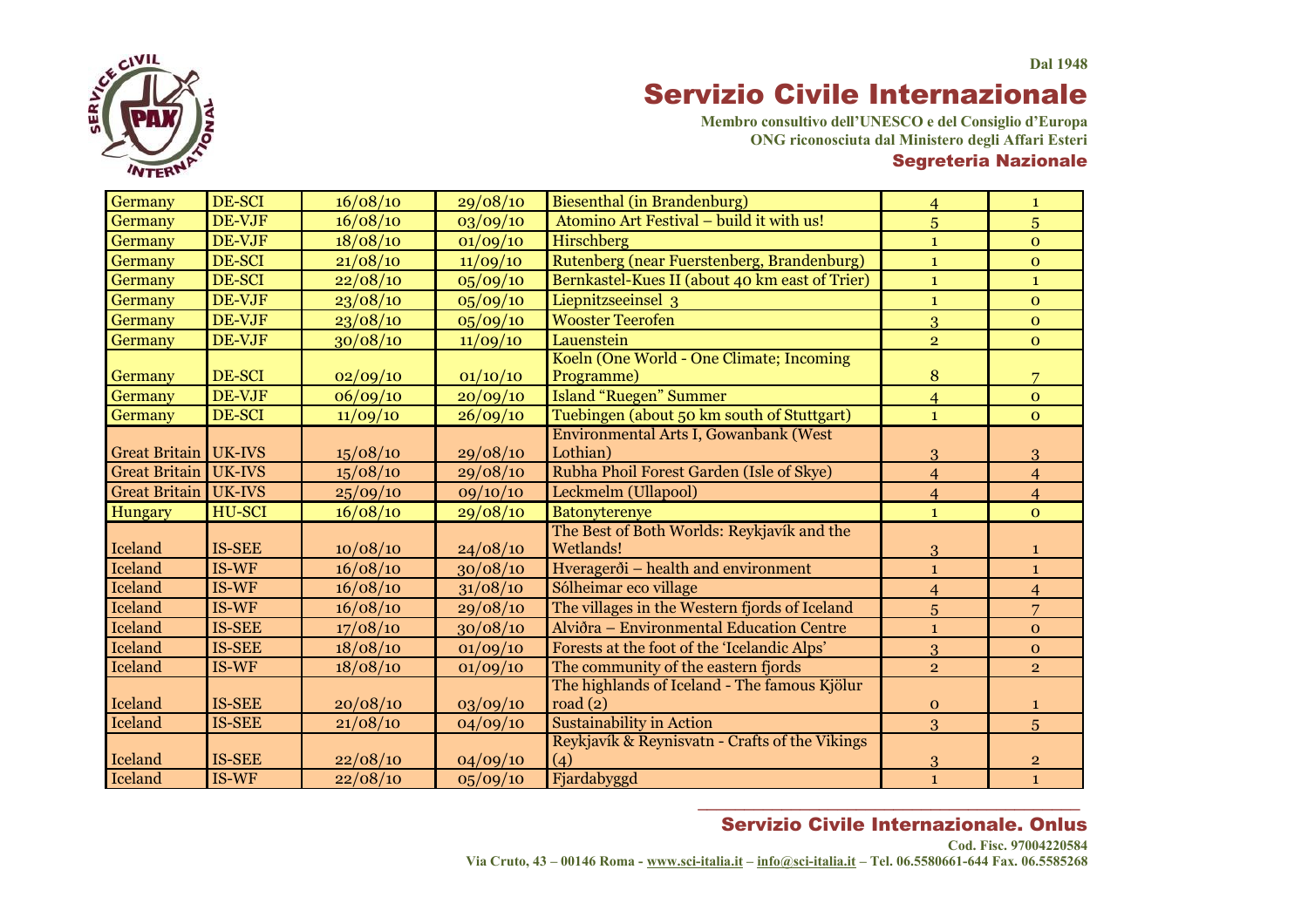

**Membro consultivo dell'UNESCO e del Consiglio d'Europa ONG riconosciuta dal Ministero degli Affari Esteri** Segreteria Nazionale

| Iceland        | IS-WF         | 23/08/10 | 03/09/10 | <b>Dalvik North Iceland</b>                  | $\mathbf{1}$   | $\mathbf{1}$   |
|----------------|---------------|----------|----------|----------------------------------------------|----------------|----------------|
| Iceland        | <b>IS-SEE</b> | 24/08/10 | 07/09/10 | Skriðuklaustur - making history              | 3              | $\mathbf{O}$   |
| <b>Iceland</b> | IS-WF         | 24/08/10 | 11/09/10 | Art and renovation in Reykjavik              | $\mathbf{1}$   | $\mathbf{1}$   |
| Iceland        | IS-WF         | 24/08/10 | 04/09/10 | Green army in Reykjavík                      | $\mathbf{O}$   | $\mathbf{1}$   |
| Iceland        | IS-WF         | 24/08/10 | 04/09/10 | Viking days in Hverfisgata - Reykjavik       | $\overline{2}$ | $\overline{2}$ |
| Iceland        | <b>IS-SEE</b> | 29/08/10 | 12/09/10 | A window into the Viking world!              | 3              | $\mathbf{1}$   |
| Iceland        | <b>IS-SEE</b> | 30/08/10 | 13/09/10 | Kirkjubæjarklaustur - Archaeology & Nature   | $\overline{2}$ | 3              |
| Iceland        | <b>IS-SEE</b> | 05/09/10 | 19/09/10 | Organic farming in Iceland (1)               | 3              | 3              |
| Iceland        | IS-WF         | 06/09/10 | 19/09/10 | Food and fun - organic kitchen               | $\mathbf{1}$   | $\mathbf{1}$   |
|                |               |          |          | The power of the Runes and the old Viking    |                |                |
| Iceland        | IS-WF         | 06/09/10 | 19/09/10 | religion                                     | $\overline{2}$ | $\overline{2}$ |
| Iceland        | IS-WF         | 06/09/10 | 19/09/10 | Asian days in Reykjavik                      | 3              | $\overline{3}$ |
|                |               |          |          | Kirkjubæjarklaustur - Archaeology & Nature   |                |                |
| Iceland        | <b>IS-SEE</b> | 13/09/10 | 27/09/10 | (2)                                          | $\mathbf{1}$   | 3              |
| <b>Iceland</b> | IS-WF         | 13/09/10 | 27/09/10 | Hveragerði - health and environment          | 3              | $\overline{4}$ |
| Iceland        | IS-WF         | 13/09/10 | 27/09/10 | The community of the eastern fjords          | $\overline{5}$ | $\overline{7}$ |
| Iceland        | IS-WF         | 15/09/10 | 30/09/10 | Photographing and journalism in Reykjavik    | $\overline{3}$ | 3              |
|                |               |          |          | Visual arts and RIFF Reykjavík International |                |                |
| Iceland        | IS-WF         | 17/09/10 | 04/10/10 | film festival                                | $\overline{3}$ | 3              |
| Iceland        | <b>IS-SEE</b> | 18/09/10 | 02/10/10 | Organic farming in Iceland (2)               | 3              | 3              |
| Iceland        | IS-WF         | 20/09/10 | 03/10/10 | Food and fun - organic kitchen               | $\overline{2}$ | $\overline{2}$ |
| Iceland        | <b>IS-SEE</b> | 20/09/10 | 06/10/10 | RIFF - Reykjavík International Film Festival | 3              | 3              |
| Iceland        | IS-WF         | 20/09/10 | 03/10/10 | Green army in Reykjavík                      | $\overline{4}$ | 3              |
| Iceland        | IS-WF         | 20/09/10 | 04/10/10 | RIFF Reykjavik International Film Festival   | 15             | 15             |
|                |               |          |          | Ísafjarðardjúp: Nature & Fun in the West     |                |                |
| Iceland        | <b>IS-SEE</b> | 21/09/10 | 05/10/10 | Fjords $(3)$                                 | $\overline{2}$ | $\mathbf{O}$   |
| <b>Iceland</b> | IS-WF         | 26/09/10 | 08/10/10 | Multi kulti camp in the eastern fjords       | 3              | 3              |
| Iceland        | IS-WF         | 27/09/10 | 11/10/10 | Hveragerði – health and environment          | $\overline{4}$ | 5              |
| Iceland        | IS-WF         | 05/10/10 | 18/10/10 | Green army in Reykjavík                      | $\overline{4}$ | $\overline{4}$ |
|                |               |          |          | The power of the Runes and the old Viking    |                |                |
| Iceland        | IS-WF         | 05/10/10 | 18/10/10 | religion                                     | 4              | 4              |

### *\_\_\_\_\_\_\_\_\_\_\_\_\_\_\_\_\_\_\_\_\_\_\_\_\_\_\_\_\_\_\_\_\_\_\_\_\_\_\_\_\_*  Servizio Civile Internazionale. Onlus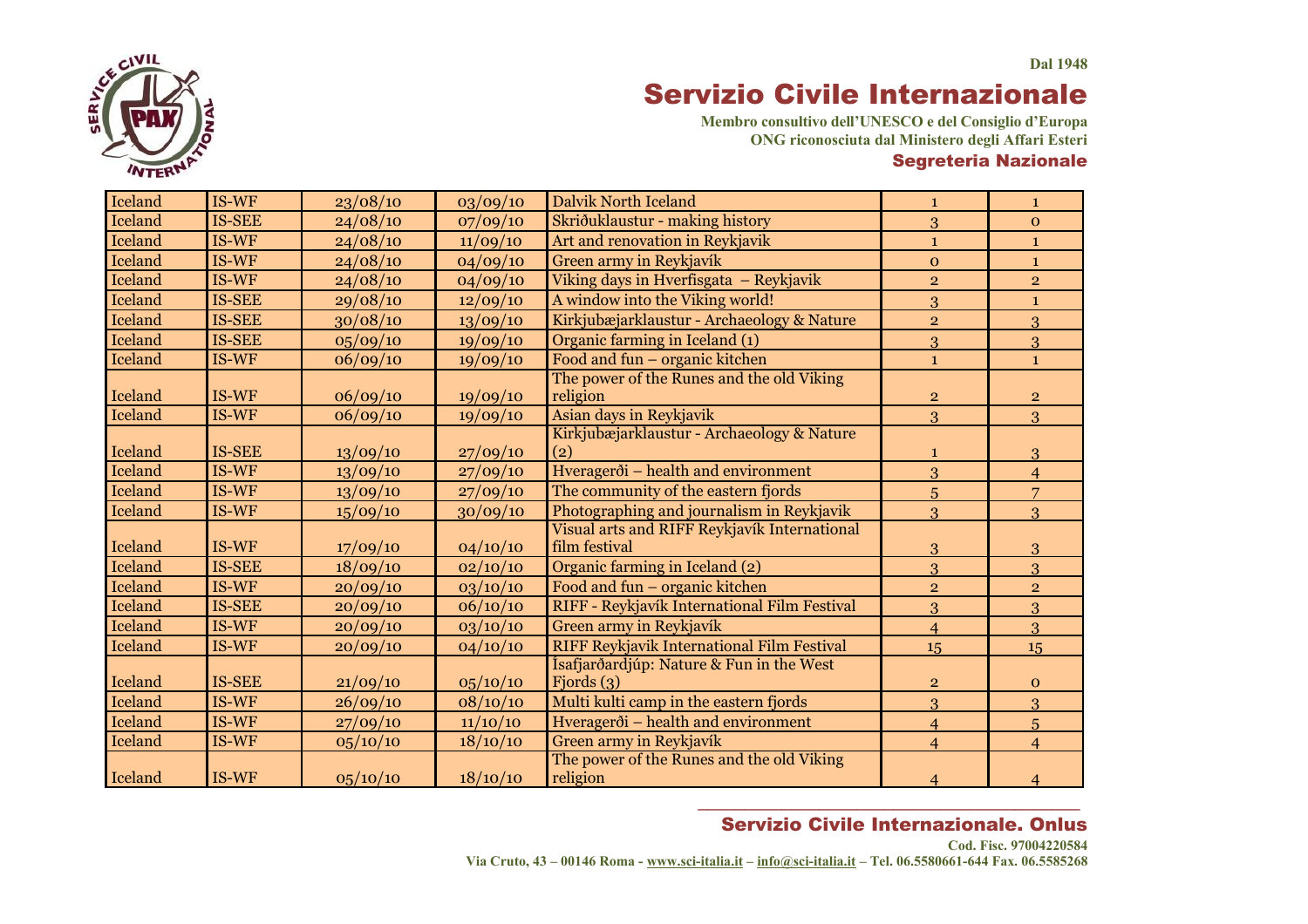

**Membro consultivo dell'UNESCO e del Consiglio d'Europa ONG riconosciuta dal Ministero degli Affari Esteri** Segreteria Nazionale

| Iceland        | IS-WF         | 05/10/10 | 18/10/10 | Water, nature and sustainable energy          | 7               | 7                       |
|----------------|---------------|----------|----------|-----------------------------------------------|-----------------|-------------------------|
| <b>Iceland</b> | IS-WF         | 07/10/10 | 20/10/10 | Eskifjordur                                   | 5               | $\overline{7}$          |
| Iceland        | IS-WF         | 11/10/10 | 25/10/10 | Hveragerði - health and environment           | $\overline{4}$  | $\overline{4}$          |
| Iceland        | IS-WF         | 11/10/10 | 25/10/10 | Iceland airwaves - Rock festival in Reykjavik | 10              | 11                      |
| Iceland        | IS-WF         | 19/10/10 | 01/11/10 | Multi kulti camp in the eastern fjords        | $\overline{7}$  | 8                       |
| Iceland        | IS-WF         | 25/10/10 | 08/11/10 | Hveragerði - health and environment           | $\overline{4}$  | $\overline{4}$          |
|                |               |          |          | The power of the Runes and the old Viking     |                 |                         |
| Iceland        | $IS-WF$       | 25/10/10 | 08/11/10 | religion                                      | $5\overline{)}$ | 5                       |
| <b>Iceland</b> | IS-WF         | 27/10/10 | 10/11/10 | Art and Environment in Reykjavik              | 6               | 6                       |
| Iceland        | IS-WF         | 27/10/10 | 10/11/10 | Multi kulti camp in Reykjavik                 | $\overline{7}$  | 8                       |
| <b>Iceland</b> | IS-WF         | 31/10/10 | 13/11/10 | Eskifjordur a fisherman fjord                 | 5               | $\overline{7}$          |
| Iceland        | IS-WF         | 08/11/10 | 22/11/10 | Hveragerði – health and environment           | $\overline{4}$  | $\overline{4}$          |
|                |               |          |          | The power of the Runes and the old Viking     |                 |                         |
| Iceland        | IS-WF         | 10/11/10 | 23/11/10 | religion                                      | 6               | 6                       |
| Iceland        | IS-WF         | 10/11/10 | 23/11/10 | Multi kulti camp in Reykjavik                 | 6               | 6                       |
| Iceland        | IS-WF         | 10/11/10 | 23/11/10 | Art and environment in Reykjavik              | $\overline{7}$  | 8                       |
| Iceland        | $IS-WF$       | 12/11/10 | 25/11/10 | Multi kulti camp in the eastern fjords        | 5               | $\overline{7}$          |
|                |               |          |          | The power of the Runes and the old Viking     |                 |                         |
| Iceland        | $IS-WF$       | 04/12/10 | 17/12/10 | religion                                      | $5\overline{)}$ | 7                       |
| <b>Iceland</b> | IS-WF         | 04/12/10 | 17/12/10 | Multi – kulti December camp in Reykjavik      | 10              | 10                      |
| Iceland        | IS-WF         | 19/12/10 | 02/01/11 | 101 Reykjavik - Christmas and New Year camp   | 12              | 13                      |
|                |               |          |          | SHINE - LEMONGRASS (Dublin)13/08 -            |                 |                         |
| Ireland        | IE-VSI        | 13/08/10 | 20/08/10 | 20/08                                         | $\mathbf{1}$    | $\mathbf{O}$            |
| Ireland        | IE-VSI        | 03/10/10 | 12/10/10 | <b>BALLYTOBIN</b> (Co. Kilkenny)              | $\overline{2}$  | $\mathbf{O}$            |
| Italy          | IT-SCI        | 25/08/10 | 02/09/10 | PANTA REI - Murisengo (AL)                    | $\mathbf{1}$    | $\mathbf{1}$            |
| Italy          | IT-SCI        | 03/09/10 | 12/09/10 | <b>CSA LA TORRE - Roma</b>                    | $6\overline{6}$ | 6                       |
| Italy          | <b>IT-SCI</b> | 07/09/10 | 12/09/10 | <b>THINKING POT - Torino</b>                  | $\overline{7}$  | $\overline{7}$          |
| Italy          | IT-SCI        | 29/09/10 | 09/10/10 | <b>FORGOTTEN - Roma</b>                       | $\overline{5}$  | 3                       |
| Italy          | IT-SCI        | 09/10/10 | 20/10/10 | <b>CERVETERI Olives</b>                       | $\overline{5}$  | $\overline{\mathbf{2}}$ |
| Japan          | <b>JP-SCI</b> | 05/08/10 | 19/08/10 | Free Kids Village (Nagano)                    | $\mathbf{1}$    | $\mathbf{1}$            |

#### *\_\_\_\_\_\_\_\_\_\_\_\_\_\_\_\_\_\_\_\_\_\_\_\_\_\_\_\_\_\_\_\_\_\_\_\_\_\_\_\_\_*  Servizio Civile Internazionale. Onlus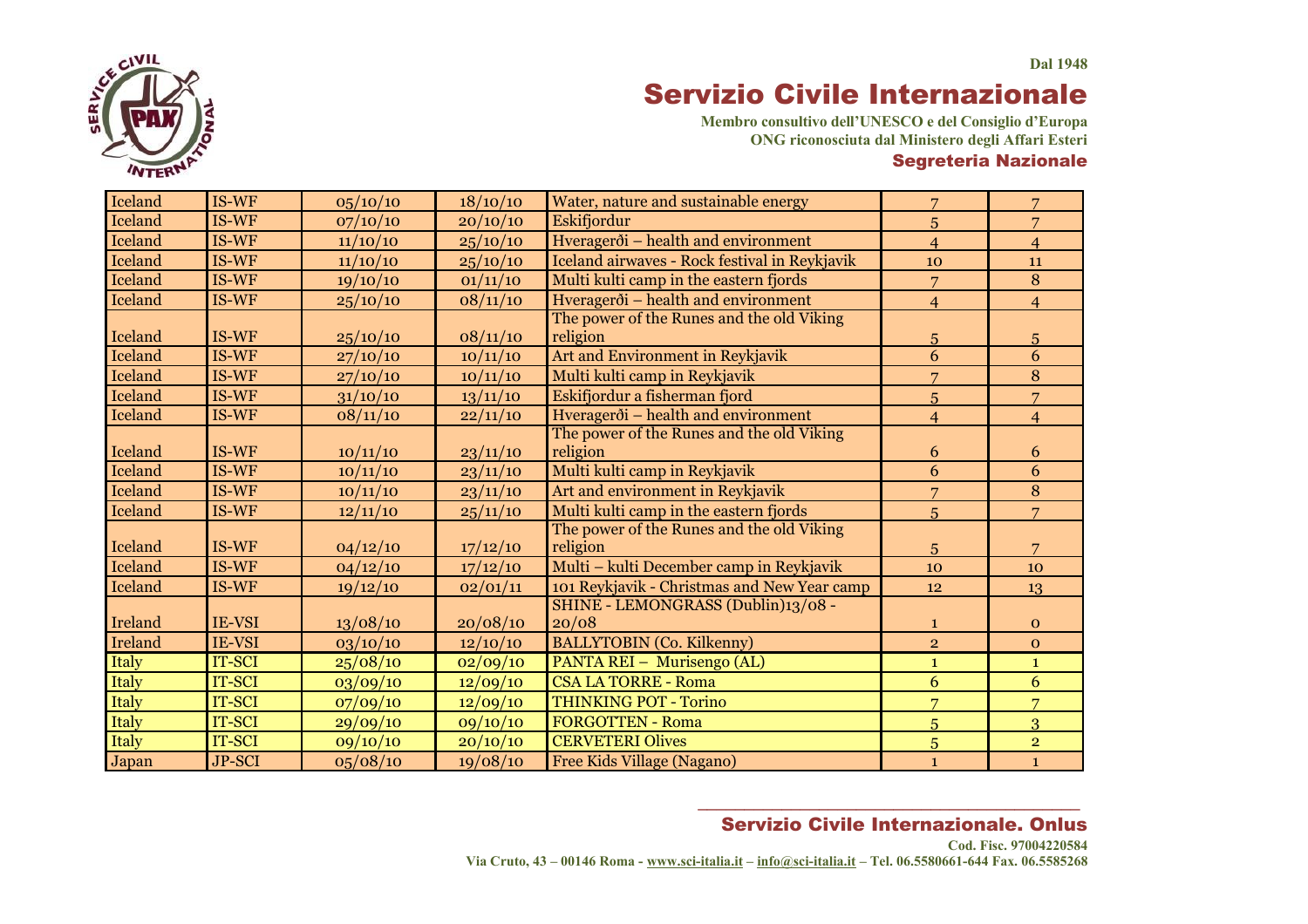

**Membro consultivo dell'UNESCO e del Consiglio d'Europa ONG riconosciuta dal Ministero degli Affari Esteri** Segreteria Nazionale

| Japan              | <b>JP-NIC</b>    | 10/08/10 | 23/08/10 | Kitakyushu                                                                              | $\mathbf{1}$   | $\mathbf{1}$   |
|--------------------|------------------|----------|----------|-----------------------------------------------------------------------------------------|----------------|----------------|
| Japan              | <b>JP-NIC</b>    | 17/08/10 | 31/08/10 | Kami                                                                                    | $\mathbf{1}$   | $\mathbf{O}$   |
| Japan              | JP-NIC           | 29/08/10 | 11/09/10 | Julau 2 (Malaysia)                                                                      | $\mathbf{1}$   | $\mathbf{1}$   |
| Japan              | <b>JP-NIC</b>    | 05/09/10 | 19/09/10 | Onuma <sub>2</sub>                                                                      | $\mathbf{1}$   | $\mathbf{1}$   |
| Japan              | <b>JP-NIC</b>    | 13/09/10 | 21/09/10 | Yasukogen                                                                               | $\mathbf{1}$   | $\mathbf{1}$   |
| Japan              | <b>JP-NIC</b>    | 13/10/10 | 26/10/10 | Maki 3                                                                                  | $\mathbf{1}$   | $\mathbf{1}$   |
| Mongolia           | <b>MN-MCE</b>    | 15/08/10 | 28/08/10 | Kids camp-3                                                                             | $\overline{4}$ | $\overline{4}$ |
| Mongolia           | <b>MN-MCE</b>    | 18/08/10 | 31/08/10 | Orphanage's farm-6                                                                      | $\overline{7}$ | 6              |
| Mongolia           | MN-MCE           | 17/09/10 | 30/09/10 | School-1                                                                                | 3              | $\overline{3}$ |
| Mongolia           | <b>MN-MCE</b>    | 01/10/10 | 14/10/10 | School-2                                                                                | $\overline{3}$ | $\overline{3}$ |
| Montenegro         | ME-ZID           | 21/08/10 | 31/08/10 | ME VOC 6.4 Green hill                                                                   | 3              | $\mathbf{O}$   |
| <b>Netherlands</b> | NL-VIA           | 29/08/10 | 12/09/10 | <b>Emmaus</b> (Langeweg)                                                                | $\mathbf{1}$   | $\Omega$       |
| Northern           |                  |          |          |                                                                                         |                |                |
| Ireland            | UK-VSI           | 30/08/10 | 10/09/10 | <b>GLEBE HOUSE (Co. Down)</b>                                                           | $\overline{2}$ | $\mathbf{1}$   |
| Poland             | PL-SCI           | 17/09/10 | 26/09/10 | <b>Gender Street Performance (Poznan)</b>                                               | 10             | 10             |
| Poland             | PL-SCI           | 15/10/10 | 23/10/10 | <b>MONAR MARIANOWEK (near Kolobrzeg)</b>                                                | $\mathbf{1}$   | $\mathbf{O}$   |
| Portugal           | PT-IPJ           | 31/08/10 | 14/09/10 | Union of People (PT-LX-22-10) - Lisboa                                                  | 10             | 10             |
|                    |                  |          |          | Intercultural Bridges (PT_CO_44-10) -                                                   |                |                |
| Portugal           | PT-IPJ           | 01/09/10 | 15/09/10 | Coimbra                                                                                 | 10             | 10             |
| Portugal           | PT-IPJ           | 06/09/10 | 14/09/10 | Graffitis Walls (PT-FA-04-10) - Faro                                                    | 10             | 10             |
|                    |                  |          |          | Na Rota dos Moinhos (PT-CO-42-10) -                                                     |                |                |
| Portugal           | PT-IPJ<br>PT-IPJ | 13/09/10 | 27/09/10 | Coimbra                                                                                 | 10             | 10             |
| Portugal           |                  | 16/09/10 | 30/09/10 | Art on the Pavement (PT-LX-19-10) - Lisboa<br>Um outro mundo é possível (PT-PO-60-10) - | 10             | 10             |
| Portugal           | PT-IPJ           | 16/09/10 | 30/09/10 | Porto                                                                                   | 10             | 10             |
| Romania            | <b>RO-SCI</b>    | 15/08/10 | 30/08/10 | Matau III                                                                               | $\mathbf{1}$   | $\mathbf{O}$   |
| Russia             | <b>RU-ECZ</b>    | 05/08/10 | 15/08/10 | <b>Green Wild Fortress II</b>                                                           | 11             | $\overline{4}$ |
| Russia             | <b>RU-SF</b>     | 09/08/10 | 22/08/10 | "Hope", Smolensk region, Vishenki settlement                                            | $\mathbf{1}$   | $\mathbf{o}$   |
| Russia             | <b>RU-ECZ</b>    | 09/08/10 | 22/08/10 | Make a granny smile                                                                     | 9              | $\overline{5}$ |
| Russia             | <b>RU-SCG</b>    | 10/08/10 | 30/08/10 | <b>Baikal</b> for all                                                                   | 3              | $\overline{5}$ |

#### *\_\_\_\_\_\_\_\_\_\_\_\_\_\_\_\_\_\_\_\_\_\_\_\_\_\_\_\_\_\_\_\_\_\_\_\_\_\_\_\_\_*  Servizio Civile Internazionale. Onlus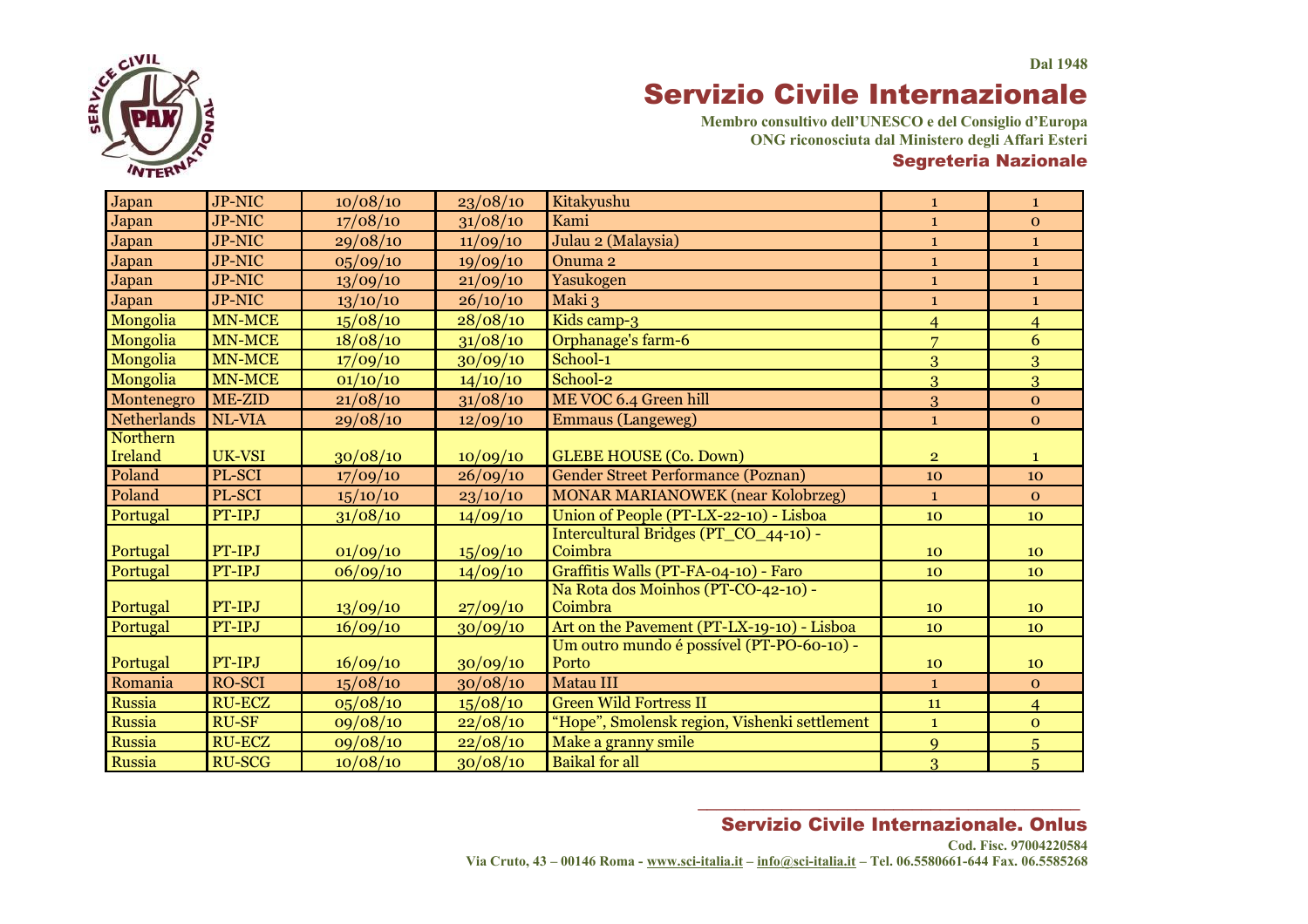

**Membro consultivo dell'UNESCO e del Consiglio d'Europa ONG riconosciuta dal Ministero degli Affari Esteri** Segreteria Nazionale

|               |                     |          |          | Sacred Island-2 (Valaam island, Karelia      |                |                |
|---------------|---------------------|----------|----------|----------------------------------------------|----------------|----------------|
| Russia        | $RU-W4U$            | 15/08/10 | 05/09/10 | region)                                      | $\overline{4}$ | $\overline{2}$ |
| Russia        | RU-W <sub>4</sub> U | 01/09/10 | 21/09/10 | Modern Art Theater Festival (St. Petersburg) | $\mathbf{1}$   | $\mathbf{O}$   |
| Russia        | $RU-W4U$            | 04/09/10 | 14/09/10 | Beyond the Arctic Circle (Vorkuta)           | $\overline{4}$ | 3              |
| Russia        | RU-W4U              | 06/09/10 | 17/09/10 | Mix of cultures (Petrozavodsk)               | $\mathbf{1}$   | $\overline{O}$ |
| Russia        | <b>RU-SOD</b>       | 13/10/10 | 25/10/10 | Language festival                            | 5              | $\overline{5}$ |
| Serbia        | <b>RS-VSS</b>       | 15/08/10 | 29/08/10 | PANNONIAN PEACE ROUTE                        | $\mathbf{1}$   | $\overline{2}$ |
| Slovakia      | <b>SK-INE</b>       | 05/09/10 | 19/09/10 | <b>Banska Stiavnica</b>                      | $\overline{2}$ | $\mathbf{O}$   |
| Slovenia      | SI-SCI              | 06/09/10 | 13/09/10 | Semi?                                        | $\mathbf{1}$   | $\mathbf{1}$   |
| Slovenia      | SI-SCI              | 08/11/10 | 15/11/10 | Ana the Flames - Ana Plamenita               | $\overline{2}$ | 3              |
| Spain         | ES-AMI              | 15/08/10 | 30/08/10 | <b>Red Elaine</b>                            | 6              | 6              |
| Spain         | <b>ES-MAD</b>       | 16/08/10 | 30/08/10 | BASIDA-ARANJUEZ (Madrid)                     | $\overline{2}$ | $\mathbf{O}$   |
| Spain         | ES-AMI              | 16/08/10 | 30/08/10 | Nana Nanuska                                 | 6              | 6              |
| Spain         | <b>ES-MAD</b>       | 01/09/10 | 15/09/10 | <b>AINETO 2 (Huesca)</b>                     | $\mathbf{1}$   | $\mathbf{O}$   |
| Spain         | ES-AMI              | 01/09/10 | 14/09/10 | <b>Vol-Boletus</b>                           | 6              | 6              |
| Switzerland   | <b>CH-SCI</b>       | 08/08/10 | 21/08/10 | ECO COMMUNITY (Essertfallon JU)              | $\mathbf{1}$   | $\mathbf{1}$   |
| Switzerland   | <b>CH-SCI</b>       | 14/08/10 | 28/08/10 | <b>OUT IN THE KRAUT FESTIVAL (Schangnau)</b> | $\mathbf{1}$   | $\mathbf{1}$   |
| Switzerland   | <b>CH-SCI</b>       | 22/08/10 | 04/09/10 | COOPERATIVA PIANTA MONDA (Menzonio)          | $\mathbf{1}$   | $\mathbf{1}$   |
| Switzerland   | <b>CH-SCI</b>       | 29/08/10 | 13/09/10 | <b>NO MORE WAR (Ehrendingen)</b>             | $\mathbf{1}$   | $\mathbf{1}$   |
| Taiwan        | <b>TW-VYA</b>       | 07/08/10 | 21/08/10 | VYA-Honda010-06                              | 5              | 5              |
| Taiwan        | <b>TW-VYA</b>       | 16/08/10 | 27/08/10 | VYA-TFCF10-09                                | 5              | 5              |
| Taiwan        | <b>TW-VYA</b>       | 18/08/10 | 06/09/10 | VYA-TAA10-04                                 | 5              | 5              |
| <b>Turkey</b> | <b>TR-GEN</b>       | 07/08/10 | 21/08/10 | <b>PAVING ROADS</b>                          | $\overline{8}$ | $\overline{7}$ |
| <b>Turkey</b> | <b>TR-GEN</b>       | 07/08/10 | 22/08/10 | <b>PLANT &amp; CARE TREES-2</b>              | 8              | $\overline{7}$ |
| <b>Turkey</b> | <b>TR-GEN</b>       | 10/08/10 | 24/08/10 | YOUTH CENTER-2                               | 6              | 6              |
| <b>Turkey</b> | TR-GSM              | 14/08/10 | 29/08/10 | Mut                                          | $\mathbf{1}$   | $\overline{O}$ |
| <b>Turkey</b> | TR-GSM              | 14/08/10 | 29/08/10 | Oren                                         | $\overline{2}$ | $\overline{O}$ |
| <b>Turkey</b> | <b>TR-GEN</b>       | 20/08/10 | 01/09/10 | <b>SOCIAL INCLUSION</b>                      | 3              | 3              |
| Turkey        | <b>TR-GEN</b>       | 20/08/10 | 28/08/10 | <b>TOMATO SAUCE</b>                          | 5              | 10             |
| <b>Turkey</b> | TR-GSM              | 21/08/10 | 05/09/10 | Didim                                        | 3              | $\mathbf{O}$   |

### *\_\_\_\_\_\_\_\_\_\_\_\_\_\_\_\_\_\_\_\_\_\_\_\_\_\_\_\_\_\_\_\_\_\_\_\_\_\_\_\_\_*  Servizio Civile Internazionale. Onlus